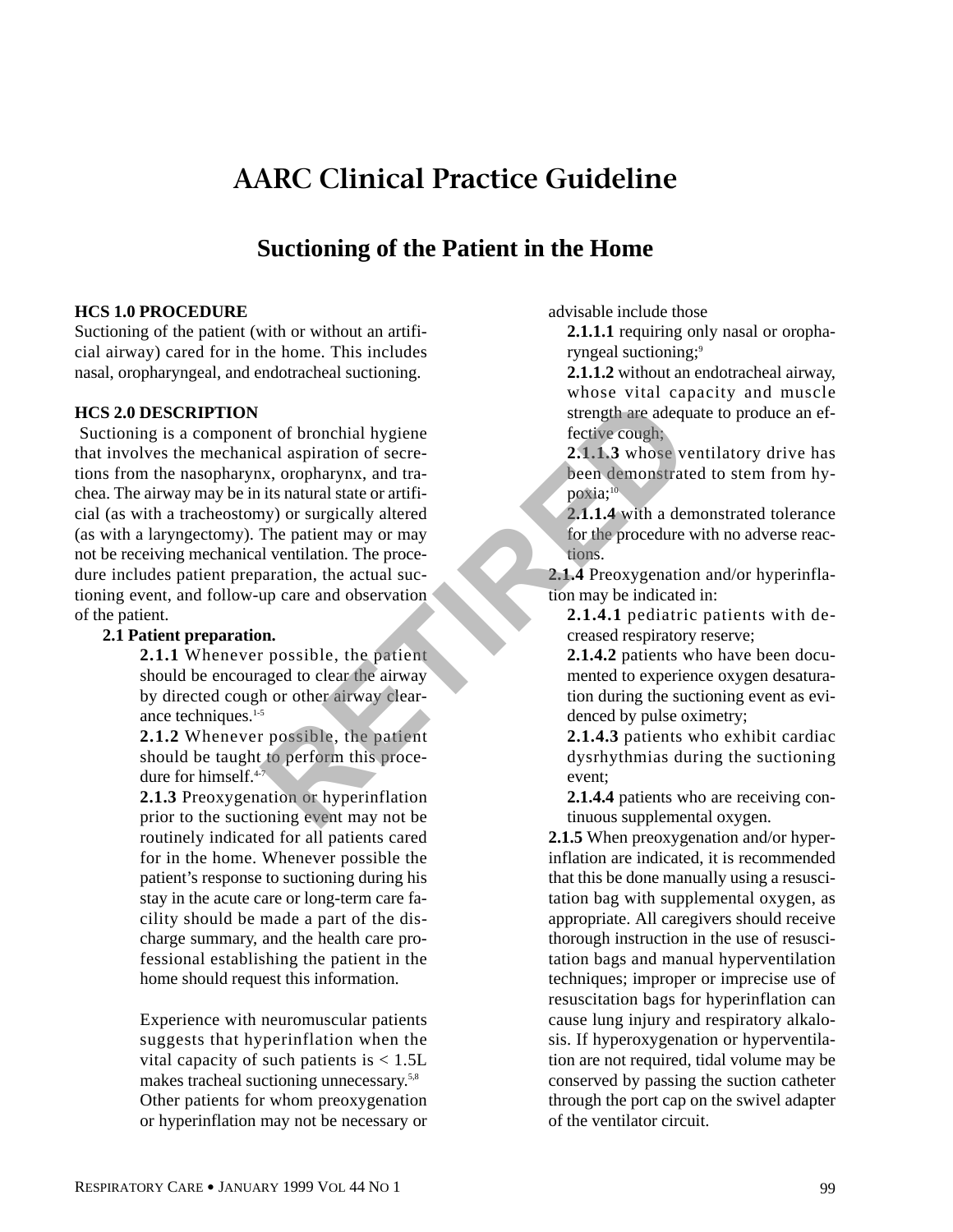**2.1.6** Normal saline solution should not be instilled routinely but only when specifically medically indicated<sup>11-15</sup> (for example, to stimulate cough $14,15$ ).

**2.2 The suctioning event:** Actual introduction of the suction device (catheter or oral suction tip) into the naso- or oropharynx, or into the trachea via the laryngostoma or artificial airway should be in accordance with existing Clinical Practice Guidelines.<sup>9,16</sup>

> **2.2.1** It is common and accepted practice to use 'clean' rather than sterile technique during suctioning in the home environment, although scientific evidence to support or discount either technique in home care is lacking.<sup>17</sup>

> **2.2.2** Clean (non-sterile) gloves should be used when endotracheal suctioning is performed. Gloves reduce the risk of introduction of inoculant to the patient's airway,<sup>15</sup> the risk of cutaneous infection in the caregiver, and transmission of organisms to others.<sup>18,19</sup> Gloves may not be necessary when oropharyngeal suctioning is performed.

**2.2.3** At the conclusion of the suctioning event, the catheter or tonsil tip should be flushed by suctioning recently boiled or distilled water to rinse away mucus, followed by the suctioning of air through the device to dry the internal surface and, thus, discourage microbial growth. The outer surface of the device may be wiped with alcohol or hydrogen peroxide. The suction catheter or tonsil tip should be allowed to air dry and then be stored in a clean, dry area. Example the setting the setting the setting the setting the setting the setting the setting the setting the setting the setting the setting the setting of original and transmission of original transmission of original tran

**2.2.4** Suction catheters treated in the manner described may be reused. We recommend that the catheters be discarded after 24 hours although no evidence for or against this can be found. Tonsil tips may be cleaned, boiled, and reused indefinitely. If it is feasible to clean the suction device and subject it to high level disinfection, it may be reused until its integrity is lost.<sup>20</sup> The importance of mechanical cleaning cannot be overemphasized (ie, removal of mucus and other organic material).

**2.3 Follow-up care:** Following the suctioning event

**2.3.1** the patient should be monitored for adverse reactions;<sup>9,16</sup>

**2.3.2** the patient in whom pre-procedure hyperoxygenation and/or hyperinflation was indicated should be treated by the same method(s) post-procedure. $16,21$ 

# **HCS 3.0 SETTING**

This guideline applies only to the home care setting. Alternate care sites such as subacute, rehabilitation, or skilled nursing facilities should use Guidelines for suctioning in the acute care setting.<sup>9,16</sup>

# **HCS 4.0 INDICATIONS**

The primary indication for suctioning the patient cared for at home is the patient's inability to adequately clear the airway by cough. The need for airway clearance is evidenced by:

**4.1** more frequent or congested-sounding cough;

**4.2** coarse rhonchi and expiratory wheezing audible to the patient and/or caregiver with or without auscultation;

**4.3** visible secretions;

**4.4** increased peak pressures during volume-cycled mechanical ventilation;

**4.5** decreased tidal volumes during pressure-cycled ventilation;

**4.6** indication by the patient that suctioning is necessary;

**4.7** suspected aspiration of gastric or upper airway secretions;

**4.8** otherwise unexplained increase in shortness of breath, respiratory rate, or heart rate;

**4.9** decreases in vital capacity and/or oxygen saturation (as indicated by pulse oximetry), thought to be related to mucus plugging.<sup>22</sup>

# **HCS 5.0 CONTRAINDICATIONS**

When suctioning is indicated, no absolute contraindications exist and failure to suction can prove to be more detrimental than potential adverse reactions. Routine or 'scheduled' suctioning, with no indication of need is not recommended.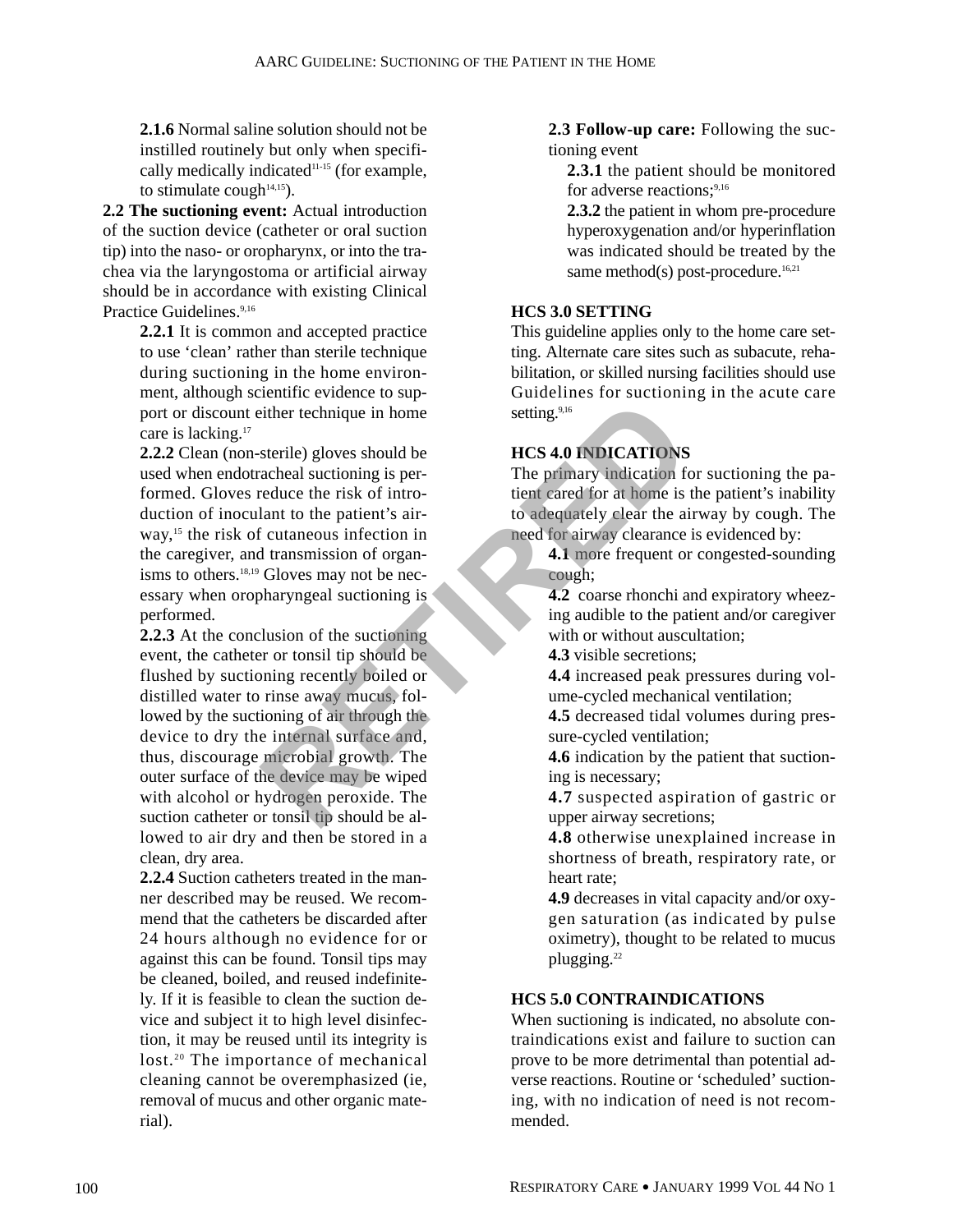#### **HCS 6.0 HAZARDS/COMPLICATIONS**

Because the suctioning event is inherently the same in the home as in the critical care setting, the possible hazards and complications are the same. Dislodgement and introduction into the lower airway of bacteria colonizing the tracheal tube has been demonstrated. Further, the bacterial count introduced may be increased when saline is instilled. $12,13$  The home care patient is not monitored by any except the most basic methods, and the patient must be closely observed for all of the following:

- **6.1** oxygen desaturation as indicated by pulse oximetry if such monitoring has been prescribed;
- **6.2** trauma to the oral, tracheal, or bronchial mucosa;
- **6.3** cardiac arrest;
- **6.4** respiratory arrest;
- **6.5** cardiac dysrhythmias;
- **6.6** pulmonary atelectasis;
- **6.7** bronchospasm or bronchoconstriction;
- **6.8** airway infection;
- **6.9** bleeding or hemorrhage from the airway;
- **6.10** hypertension;
- **6.11** hypotension.

#### **HCS 7.0 LIMITATIONS OF PROCEDURE**

Endotracheal suctioning is not a benign procedure, and the caregiver should remain sensitive to possible hazards and complications, taking all necessary precautions to ensure patient safety. Secretions in the peripheral airways cannot be removed by suctioning. Optimal humidification of inspired gases and appropriate systemic hydration is important to the maintenance of airway integrity. **Profits and the set of the set of the set of the set of the set of the set of the set of the set of the set of the set of the set of the set of the set of the set of the set of the set of the set of the set of the set of** 

#### **HCS 8.0 ASSESSMENT OF NEED**

The patient should be periodically assessed by the caregiver to determine the need for suctioning when the need does not obviously present itself. For patients on long-term mechanical ventilation, this assessment should be included in the patient/ventilator system check.<sup>23</sup>

#### **HCS 9.0 ASSESSMENT OF OUTCOME**

Results and observations related to suctioning should be recorded to inform and alert other caregivers. The suctioning procedure can be considered successful and the need for suctioning affirmed by one or more of the following:

**9.1** removal of secretions:

**9.2** improvement in breath sounds;

**9.3** decreased peak inspiratory pressure during volume-cycled mechanical ventilation;

**9.4** increased tidal volume delivery during pressure-cycled mechanical ventilation; **9.5** clearing of cough;

**9.6** improvement in oxyhemoglobin saturation as reflected by pulse oximetry;

**9.7** subjective improvement as reported by patient;

**9.8** a decrease in respiratory and heart rate and decreased shortness of breath.

# **HCS 10.0 RESOURCES**

**10.1 Equipment:** Equipment and supplies to used for suctioning the home care patient may include:

**10.1.1** electrically powered aspirator with a calibrated, adjustable regulator and collection bottle with overflow protection. A battery-powered aspirator may be needed for the patient who leaves the home or lives in an environment subject to frequent power failures;

**10.1.2** suction catheters, sized appropriately. Open suction systems are used most frequently. (The use of closed systems has not been demonstrated to be medically indicated in the patient who is not immunosuppressed $18$ );

**10.1.3** tap water that has been boiled, stored in a closed, clean container, and used within 24 hours of boiling to flush the catheter. (Water directly from the tap should not be used because of the possibility of contamination.18)

**10.1.4** clean or sterile gloves as indicated; barrier protection when active infection is present or suspected;

**10.1.5** manual resuscitator when hyperinflation is medically indicated;

**10.1.6** oxygen source when preoxygenation is medically indicated;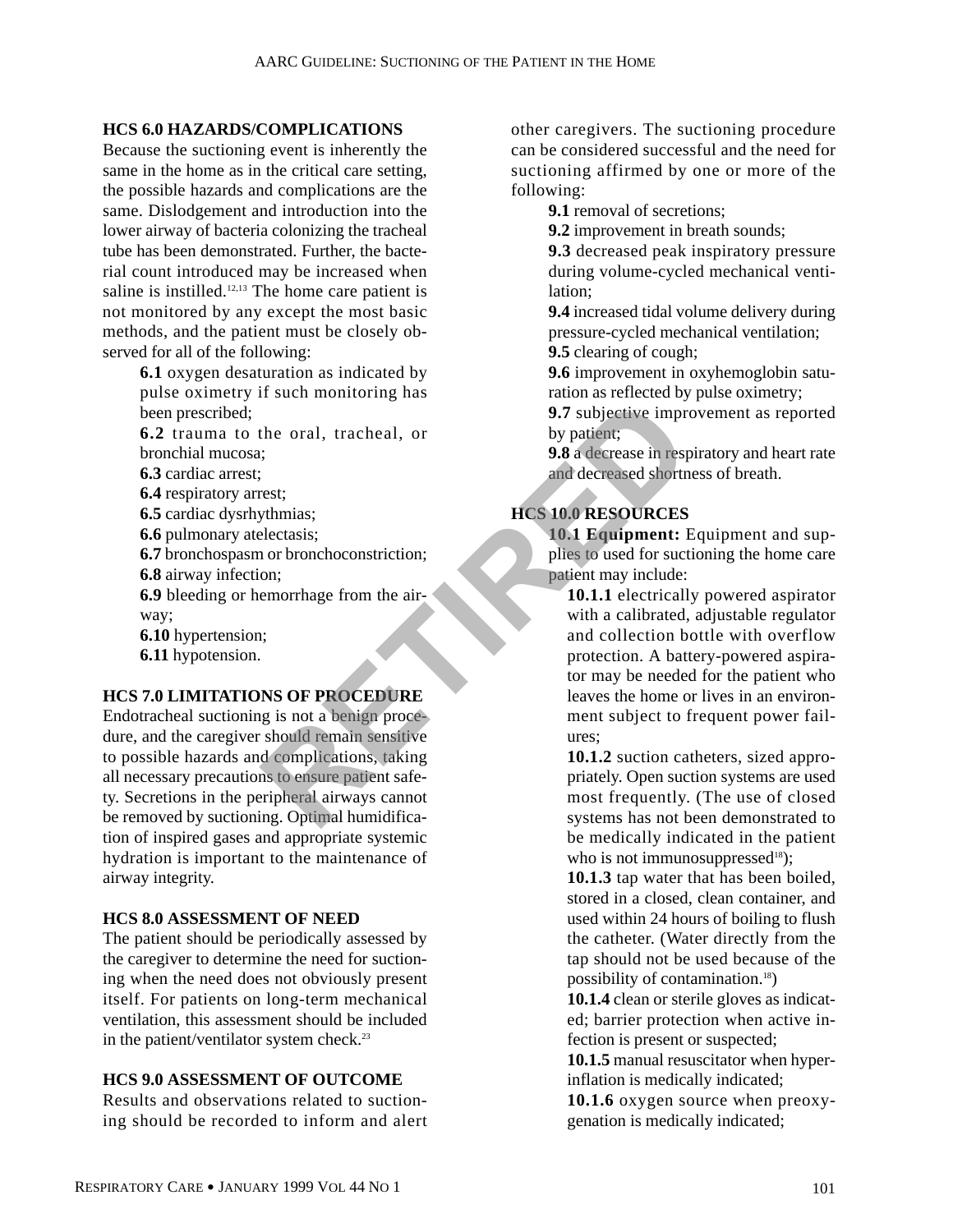**10.1.7** sterile normal saline for instillation when medically indicated;

**10.1.8** oral suction device (eg, tonsil tip);

**10.1. 9** sterile distilled and/or recently boiled water and cleaning solution.

**10.2 Personnel:** As stated previously, the patient should be trained in self-care whenever possible. In the event that the patient is unable to perform the procedure, the bedside caregivers (family members, personal care attendants, other designated care givers) should be thoroughly trained and demonstrate their ability to perform the procedure and clean and care for equipment. $24$ 

**10.2.1** Only credentialed or licensed professional staff with documented specialized training and experience in airway management procedures and patient assessment should be specified as trainers (eg, licensed and credentialed respiratory care practitioners and registered nurses). These trainers should also observe, on a regular basis, performance of the procedure by the patient and caregivers to determine the need for reinforcement and remediation $24$ Example the staff with documented<br>
and care and care and care<br> **RETIRED UP:** The specified<br>
Separate the procedures and<br>
Figure and experience in<br>
Figure and experience in<br>
the specified<br>
Figure and credures and<br>
Figure an

**10.2.2** All caregivers should demonstrate a good understanding of the procedure and the ability to perform the procedure competently, including:

**10.2.2.1** knowledge of proper use and assembly of all necessary equipment and supplies;

**10.2.2.2** ability to recognize that suctioning is indicated;

**10.2.2.3** ability to assess effectiveness of the procedure;

**10.2.2.4** ability to monitor vital signs, assess the patient's condition, and appropriately respond to complications or adverse reactions;

**10.2.2.5** ability to perform the procedure with the least amount of risk of introducing inoculant into the patient's airway;

**10.2.2.6** knowledge of infection control procedures and demonstrated ability to effectively wash hands and clean, disinfect, and properly store equipment and supplies.

# **HCS 11.0 MONITORING**

The patient should be monitored to ascertain effectiveness of the procedure and to detect any adverse reaction. Variables to be monitored include:

**11.1** breath sounds,

**11.2** skin color—including the presence or absence of cyanosis,

**11.3** respiratory rate and characteristics, **11.4** heart rate,

**11.5** sputum characteristics (color, volume, consistency, odor)

**11.6** blood pressure,

**11.7** ventilator variables (including tidal volume, peak inspiratory pressure, respiratory rate, expiratory pressure),

**11.8** oxygen saturation by pulse oximetry when medically indicated.

# **HCS 12.0 FREQUENCY**

The suctioning procedure should be undertaken only when indications are clearly present (Sections 4, 5, & 8).

# **HCS 13.0 INFECTION CONTROL**

All caregivers should practice infection control procedures appropriate to the home environment.<sup>25</sup> To the extent feasible, patients should be protected from visitors and caregivers with active viral and bacterial infections that are airborne or spread by direct contact.

Immunizations recommended by the Centers for Disease Control and Prevention should be current in both caregivers and patient. When HIV and/or hepatitis or other bloodborne infection are known to be present or when the patient's status is unknown and when infection with organisms spread by droplet infection is known or suspected, specific precautions should be instituted.<sup>25</sup>

With all patients the steps undertaken are

**13.1** proper handwashing before and after performing the procedure;

**13.2** clean or sterile suctioning technique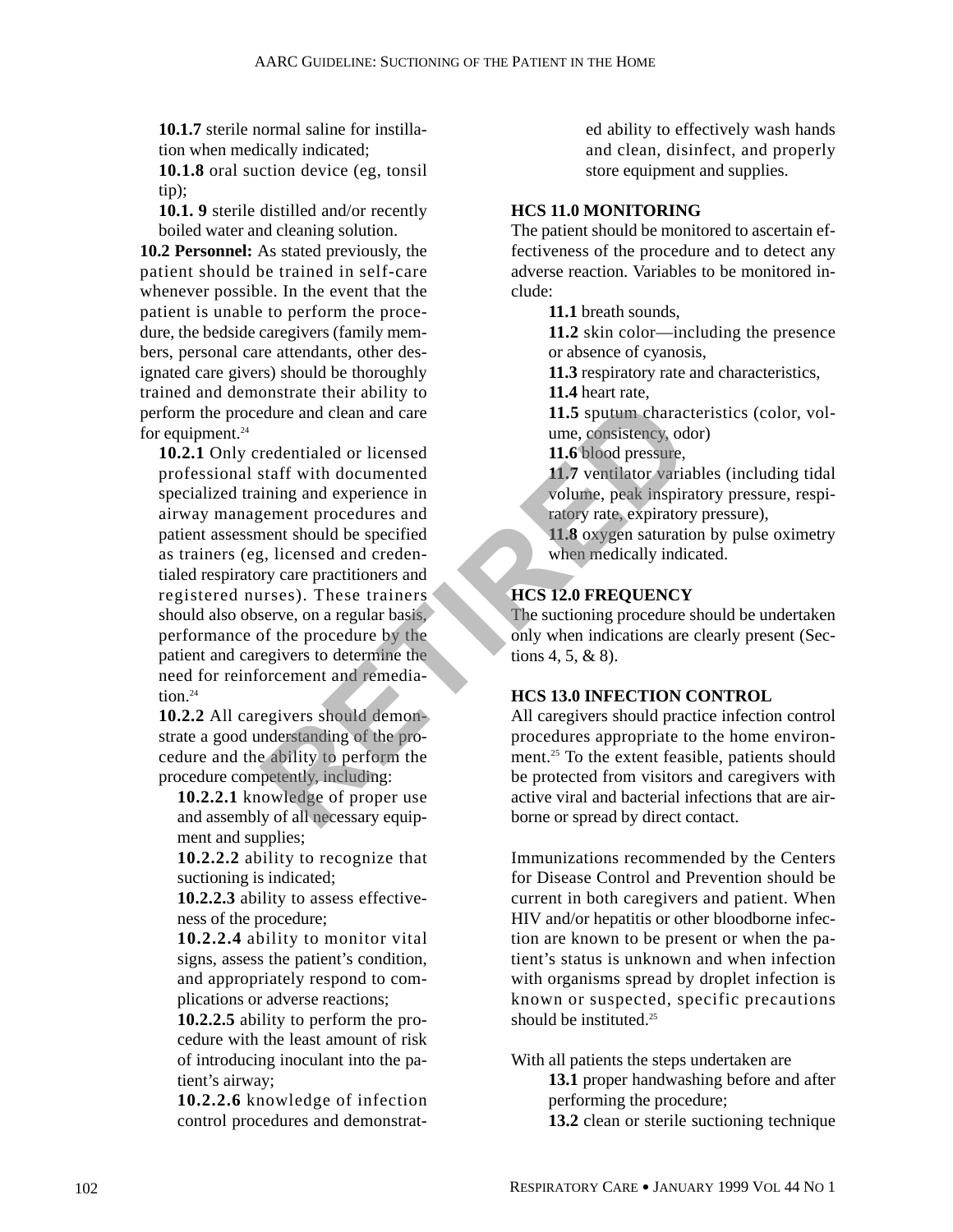as indicated;

**13.3** cleaning and disinfection of all equipment and supplies beginning with thorough mechanical cleaning with detergent and water and followed by one of the following

**13.3.2** a 60-minute soak in a solution of vinegar and water with an acetic acid content  $\geq 1.25\%$  (The vinegar solution should not be reused.);<sup>26,27</sup>

**13.3.3** quaternary ammonium compound (prepared and reused according to manufacturer's instructions); $26,27$ 

13.3.4 glutaraldehyde;<sup>28</sup>

**13.3.5** boiling when equipment withstands such procedures;

**13.4** proper storage of equipment and supplies between use;

**13.5** proper disposal of spent supplies and infectious waste.29

#### *Respiratory Home Care Working Group*

*Susan L McInturff RRT RCP, Chairman, Bremerton WA Barry J Make MD, Denver CO Peggi Robart MA RRT,RCP, Boston MA Allan B Saposnick MS RRT, Sharon Hill PA* 

#### **REFERENCES**

- 1. American Association for Respiratory Care. AARC Clinical practice guideline: directed cough. Respir Care 1993;38(5):495-499.
- 2. American Association for Respiratory Care. AARC Clinical practice guideline: postural drainage therapy. Respir Care 1991;36(12):1418-1426.
- 3. American Association for Respiratory Care. AARC Clinical practice guideline: use of positive airway pressure adjuncts to bronchial hygiene therapy. Respir Care 1993;38(5):516-521.
- 4. Hardy KA. A review of airway clearance: new techniques, indications and recommendations. Respir Care 1994;39:440-455.
- 5. Bach JR. Mechanical insufflation-exsufflation: comparison of peak expiratory flows with manually assisted and unassisted coughing techniques. Chest 1993;104:1553- 1562.
- 6. Make B, Gilmartin M, Brody JS, GL Snider. Rehabilitation of ventilator-dependent subjects with lung diseases: the concept and initial experience. Chest 1984; 86:358-365.
- 7. Thompson CL, Richmond M. Teaching home care for ventilator-dependent patients: the patients' perception. Heart & Lung 1990;19:79-83.
- 8. Bach JR, Ishikawa Y, Kim H. Prevention of pulmonary

morbidity for patients with Duchenne muscular dystrophy. Chest 1997;112:1024-1028.

- 9. American Association for Respiratory Care. AARC Clinical practice guideline: nasotracheal suctioning. Respir Care 1992;37(8):898-901.
- 10. Naigow D, Powaser MM. The effect of different endotracheal suction procedures on arterial blood gasses in a controlled experimental model. Heart & Lung 1977;6:808-816.
- 11. Estes RJ, Meduri GU. The pathogenesis of ventilator-associated pneumonia. I. Mechanisms of bacterial transcolonization and airway inoculation. Intensive Care Med 1995;21(4):365-383.
- 12. Ackerman MH. The effect of saline lavage prior to suctioning. Am J Crit Care 1993; 2:326-330.
- 13. Hagler DA, Traver GA. Endotracheal saline and suction catheters: sources of lower airway contamination. Am J Crit Care 1994; 3:444-447.
- 14. Bostick J, Wendilgass ST. Normal saline instillation as part of the suctioning procedure: effects on PaO2 and amount of secretions. Heart & Lung 1987;16:532-537.
- 15. Gray JE, MacIntyre NR, Kronenberger WG. The effects of bolus normal-saline instillation in conjunction with endotracheal suctioning. Respir Care 1990;35:785-790.
- 16. American Association for Respiratory Care. AARC Clinical practice guideline: endotracheal suctioning of mechanically ventilated adults and children with artificial airways. Respir Care 1993;38(5):500-504.
- 17. Beal H R, Bernstein H R. Clean vs. sterile tracheotomy care and level of pulmonary infection. Nursing Res 1984;33:80-85.
- 18. Centers for Disease Control Prevention. Guidelines for prevention of nosocomial pneumonia. Part 1: issues on prevention of nosocomial pneumonia, 1994. Respir Care 1994;39(12):1191-1236.
- 19. Centers for Disease Control and Prevention. The Hospital Infection Control Practices Advisory Committee. Guideline for isolation precautions in hospitals. Part II: recommendations for isolation precautions in hospitals. Am J Infect Control 1996; 24:32-45. **Examplement with-**<br>
Since of equipment with-<br>
Crit Care 1994; 3:444-447.<br>
Crit Care 1994; 3:444-447.<br>
Represent and sup-<br>
Free of equipment and sup-<br>
Since of the suctioning procedure<br>
of the suctioning procedure<br>
of the
	- 20. Shabino CL, Erlandson AL, Kopta LA. Home cleaning-disinfection procedure for tracheal suction catheters. Pediatr Infect Dis 1986;5:54-58.
	- 21. Riegel B, T Forshee. A review and critique of the literature on preoxygenation for endotracheal suctioning. Heart & Lung 1985;14:507-518.
	- 22. Bach JR. Update and perspectives on noninvasive respiratory muscle aids. Part 2. The expiratory muscle aids. Chest 1994;105:1538-1544.
	- 23. American Association for Respiratory Care. AARC Clinical Practice Guideline: long-term invasive mechanical ventilation in the home. Respir Care 1995;40(12):1313- 1320
	- 24. American Association for Respiratory Care. AARC Clinical Practice Guideline: providing patient and caregiver training. Respir Care 1996;41(7):658-663.
	- 25. Garner JS, Hospital Infection Control Practices Advisory Committee, Centers for Disease Control and Prevention. Guidelines for Isolation Precautions in Hospitals. At-